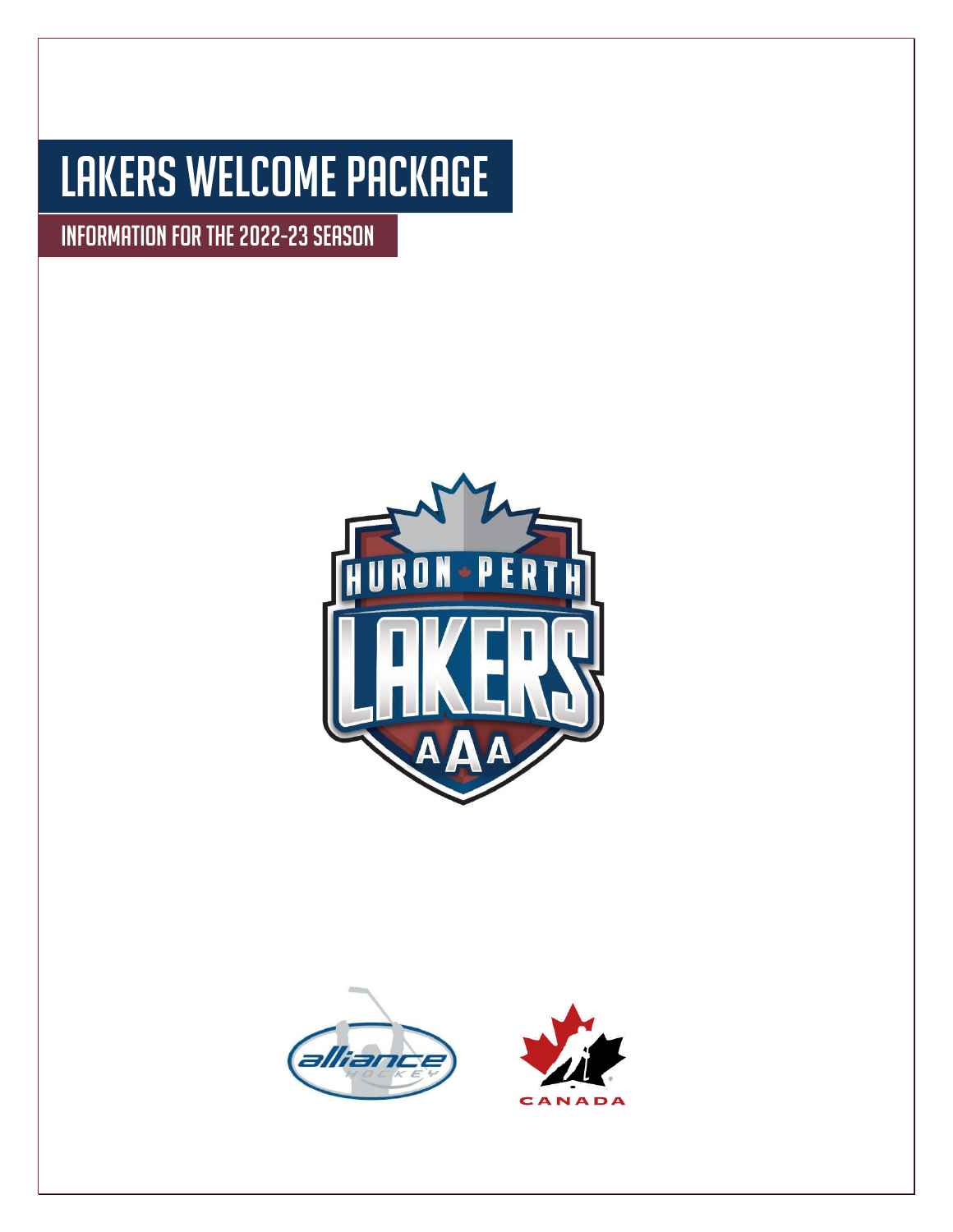# **Welcome To The Huron-Perth Lakers!**

Congratulations on being selected to represent one of our Lakers Teams for the 2022-2023 hockey season.

This Welcome Package has been put together to work in conjunction with our Tryout Package to deliver important information about our organization to our membership. This package also provides your family with important fundraising information and tools to help in the process of gathering sponsors. Please read this package carefully as it should be able to answer the most common questions we receive.

In this Welcome Package you will find a letter from the President of the Lakers organization. This letter will help introduce you to potential sponsors and recognize you as a Huron Perth Lakers player.

Please review the Fundraising and Sponsorship Program. In reference to the Banner and the Player Webpage, it is important that you complete your involvement and submit to your Team Managers by the appropriate dates.

Cheques by your sponsors are made payable to your team's account name. The Fundraising and Sponsorship programs assist you with the costs associated with registration and team fees throughout the season.

Laker Day will be on **Saturday, October 22nd** in St Mary's. All our teams will play a league game on this day against other Alliance competition. Laker's gear will be available for you to purchase at the Pyramid Recreation Centre.

Our 11th Annual Great Lakes Cup will be held on January 20<sup>th</sup>-22<sup>nd</sup> in Stratford, Ontario. Teams from across North America will compete in the U12 and U14 age categories.

Please encourage family and friends to attend your games all year and cheer on the Lakers. There is no admission cost to attend any Alliance Hockey League or Post-Season game.

The Lakers Executive holds monthly meetings to manage and assess the organization's progress. These meetings will be posted on the website. The Minutes from these meetings will be documented and are available to all members upon request.

In closing, the Executive welcomes you to our AAA Hockey Club. We hope that you share and exemplify PRIDE of being a Lakers Player. We wish you every success this upcoming season with your Lakers Team.

## **Important Dates:**

**Laker Day (St Mary's) Banner Sponsor Deadline October 31st Deadline For \$500 Deposit** November 15<sup>th</sup> **Website Sponsor Deadline Great Lakes Cup** 

October 22<sup>nd</sup> **November 30th th – 22nd**

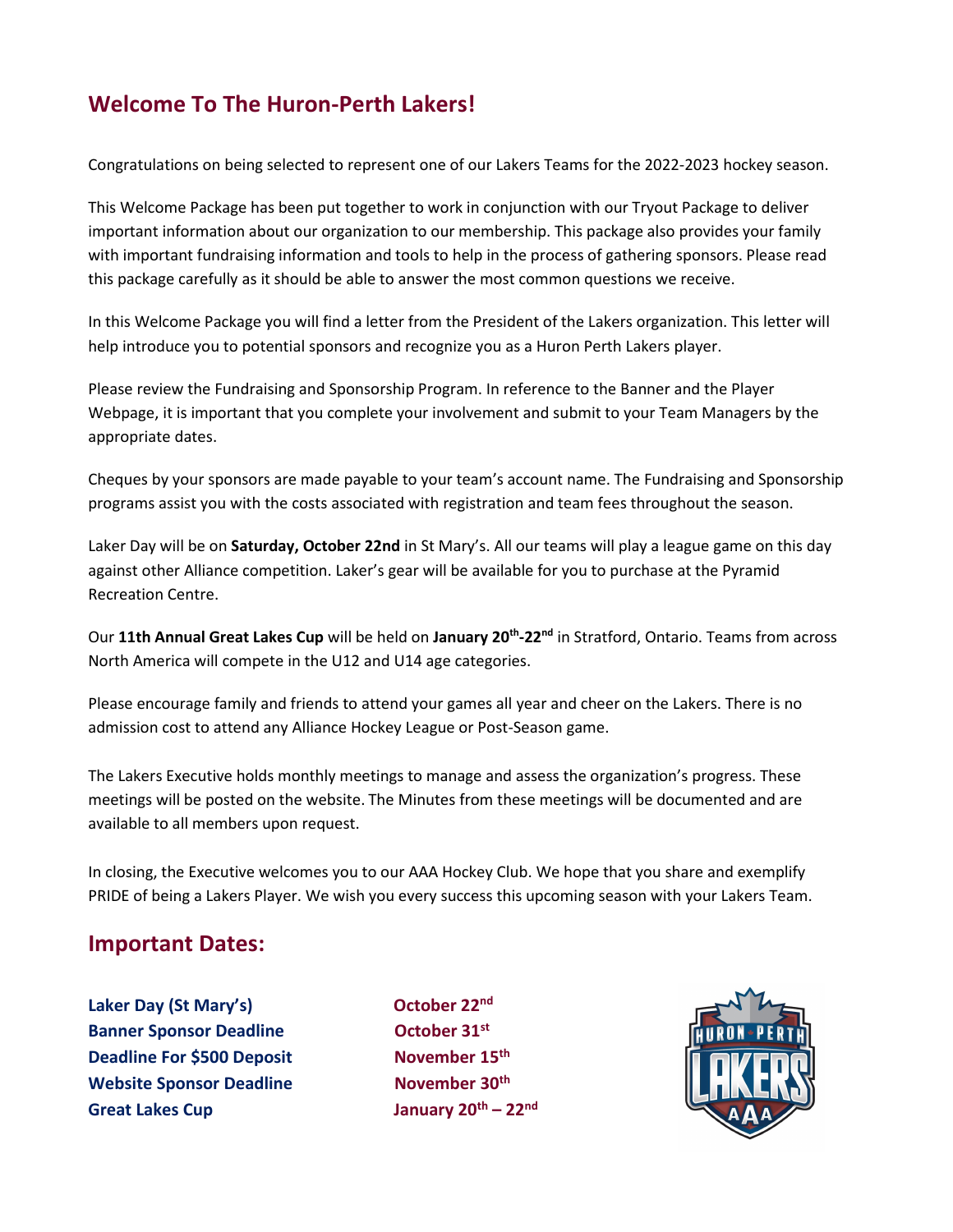# **Player Fundraising Initiatives**

The Huron-Perth Lakers AAA Minor Hockey Association is pleased to provide fundraising initiatives for each player signed with the Huron-Perth Lakers. Fundraising participation is totally *optional*, but they do allow participating members to recoup a significant amount of the cost of playing AAA hockey.

#### **Banner Sponsors**

Players can acquire up to 4 Banner Sponsors. Each Banner Sponsorship is sold for a minimum amount of \$250. If your sponsor is willing to give more that is great, however \$250 is the minimum for a space on the team banner. Through this Banner Sponsor Program each player can obtain up to \$1,000 with 100% of the money retained by the player in his/her team account. Banner advertising must be completed and submitted to the Team Manager before **October 31st.** Each team will have a person responsible to collect these.

#### **Player Webpage Sponsors**

Each player will have a webpage linked to their name on the team Roster on the website which contains space for up to 13 - \$60 ads or a combination of ad spaces that can generate \$780 towards your hockey season. Ad spaces can be supported by local businesses, family, or service clubs. Sponsor's business websites can have a link from the players page to the business. Your team webmaster will require a business card from your sponsor.

Webpage sponsors are collected and submitted to the Team Webmaster no later than November 30<sup>th</sup>. They can be uploaded by the webmaster as they are received which allows you to show your sponsors your player page with a very short turnaround. All cheques should be given to your team Treasurer to be added to your players account.

## **What If We Don't Want to Collect Sponsorships?**

If your family chooses to not participate in collecting sponsors and/or fundraising that is your choice. It is not a requirement; however, it offers you the opportunity to offset some of the costs of playing AAA hockey.

There is an expectation that each player will have adequate funds in their team account to cover all team expenses throughout the season.

A minimum balance of \$500 needs to be in your account with the team no later than **September 30th.** The team Treasurer will communicate with you throughout the season to ensure that there is always a minimum balance of \$100 in your players account to cover expenses. The expectation will be that it is topped up in a timely manner. If your account is ever in a negative balance your child will not be permitted to be on team ice (for games or practices).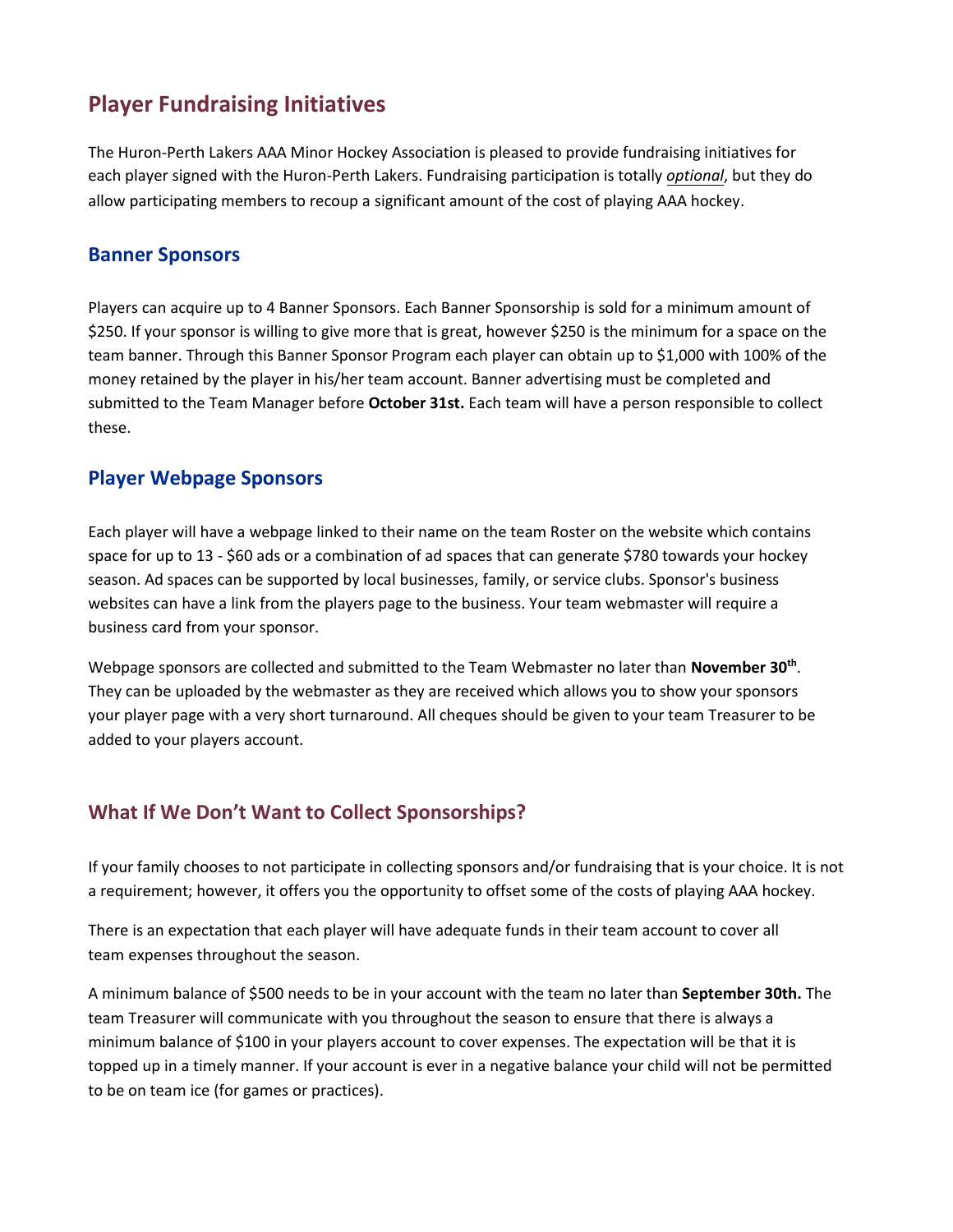# **Fundraising Information**

#### **Banner Sponsors**

- Maximum four (4) Banner Sponsors per player sold at a minimum of \$250 each.
- Players receive 100% of money to be put into their team account.
- Banner Sponsors must be submitted to Team Manager before **October 31st .**
- Sponsor information will be added to the website by the Team Webmaster.

## **Player Website Sponsor**

- Maximum one (1) page on the player's webpage.
- Each page has (13) thirteen \$60 ad spaces.
- Player receives 100% of advertisement money to be put into their account.
- Web page advertising should be submitted to the team Webmaster before November 30<sup>th</sup>.

# **Team Fundraising**

Each team has the option to do additional fundraising to help offset team costs, such as tournaments. All fundraising initiatives must be submitted to the Special Events/Fundraising Director using the online form on the Huron-Perth Lakers website. **All initiatives must be approved prior to commencement of the fundraiser.**

## **Corporate Sponsorship**

Teams are permitted to seek corporate sponsors. Corporate sponsors will have their corporate logo and a link to their website on the team's home page of the Lakers website. They will also get their logo at the top of the team's banner recognizing their team sponsorship. The minimum Team Corporate Sponsorship is \$500.

## **Team Practice Sweater Sponsorship**

Practice jerseys are supplied to the teams. Each team can obtain a minimum \$500 corporate sponsorship and have the sponsor's name/logo on the back of these jerseys. Teams with corporate sponsors for their practice jerseys who want to have their sponsor's name/logo on the jerseys must provide the sponsor's name/logo to Director of Hockey Operations for approval.

NOTE: The team is responsible for all screening costs of the sponsors. (approximately \$100). This Sponsor will also see their Logo on the Team Page on our Huron Perth Lakers website.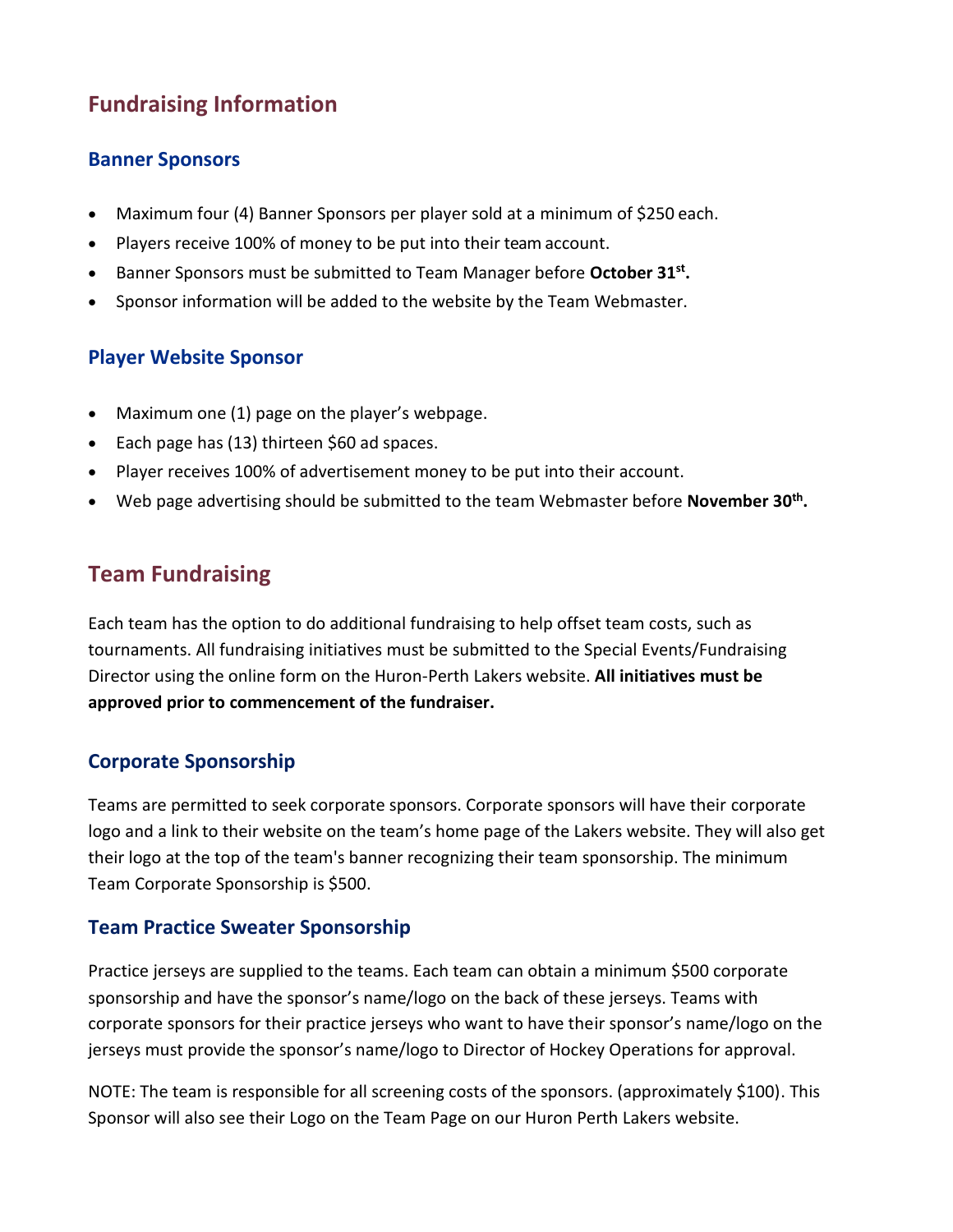# **Fundraising Support Materials**

We have attached some additional letters and forms that should help you with your fundraising. These materials can be utilized by your player throughout the season when obtaining sponsorships.

#### **Sample Letter**

We have included a sample letter in this package that we hope can help when contacting potential sponsors. This will help you to identify yourself as a registered Lakers player to your sponsors.

#### **Team Banner 2022-23**

See attached instructions for Banner Ads

#### **Player Web Page Layout**

This form shows approximately how your page in the yearbook can be divided.

#### **Thank-You Letter**

We encourage that you sincerely thank your sponsors for their support by giving them a letter of recognition. We have attached a sample letter for that purpose.

#### **Sponsorship Receipt**

Please fill out this form and give it to your sponsors as an official receipt of their donation. These forms will be emailed to all members in a form of a printable PDF Document.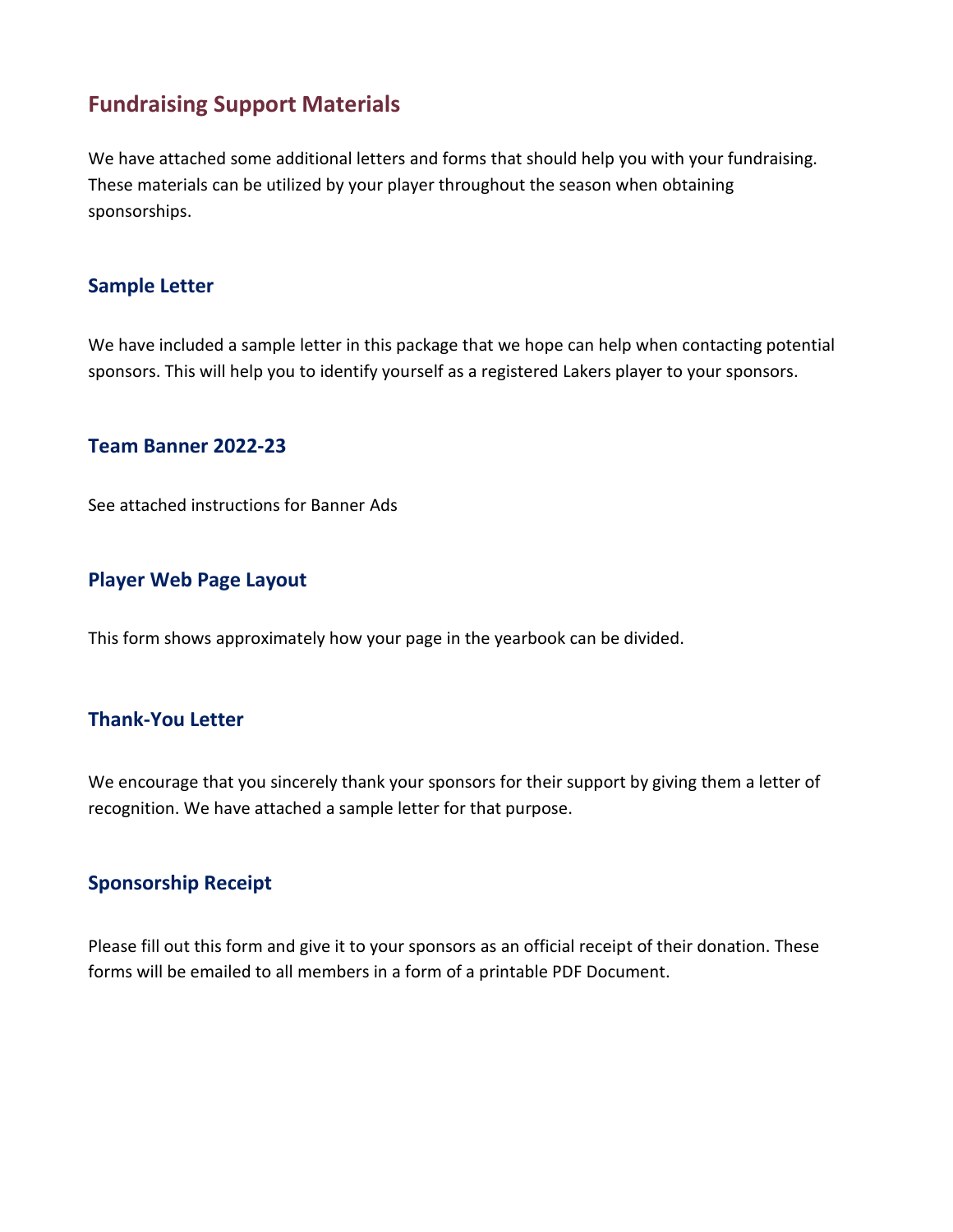

# **Huron Perth Lakers AAA Minor Hockey Association**

Dear Sir or Madam,

I have been selected to play for a Huron-Perth Lakers AAA hockey team for the upcoming 2022-23 season. The opportunity to play for the Huron-Perth Lakers allows me the ability to play at the highest level of hockey with and against the best players in North America.

The Huron-Perth Lakers AAA Minor Hockey Association represents the 26 different local hockey programs within Huron, Perth and parts of Bruce, Oxford, and Wellington counties. We play our home games throughout our zone in places such as St. Mary's, Hensall, Milverton, and Stratford. Our teams compete in the Minor Hockey Alliance of Ontario, which consists of teams from Kitchener, Waterloo, Cambridge, Brantford, Hamilton, London, Elgin-Middlesex, Chatham-Kent, Lambton, Windsor, and Sun County.

As a selected player I am encouraged to obtain team Banner Sponsors at a minimum cost of \$250. As a Banner Sponsor your Company or Organization name and logo is placed on the banner that will proudly be displayed at our League, Post-Season, Tournament and Exhibition games.

Another option for sponsorship is participation through my player profile page on our team page on the Huron Perth Lakers Webpage. Each Lakers player is represented on our team page. Through a \$60 advertisement your Company or Organization can be placed with my picture with a link to your webpage on the website. A \$60 ad space is approximately the size of a business card.

I would greatly appreciate your sponsorship in making this season a lasting memory.

With Our Thanks,

AAA Player Signature

**Huron-Perth Lakers AAA Minor Hockey Association**



[www.huronperthlakers.ca](http://www.huronperthlakers.ca/) P.O. Box 1052, 75 Waterloo St.

Stratford, Ontario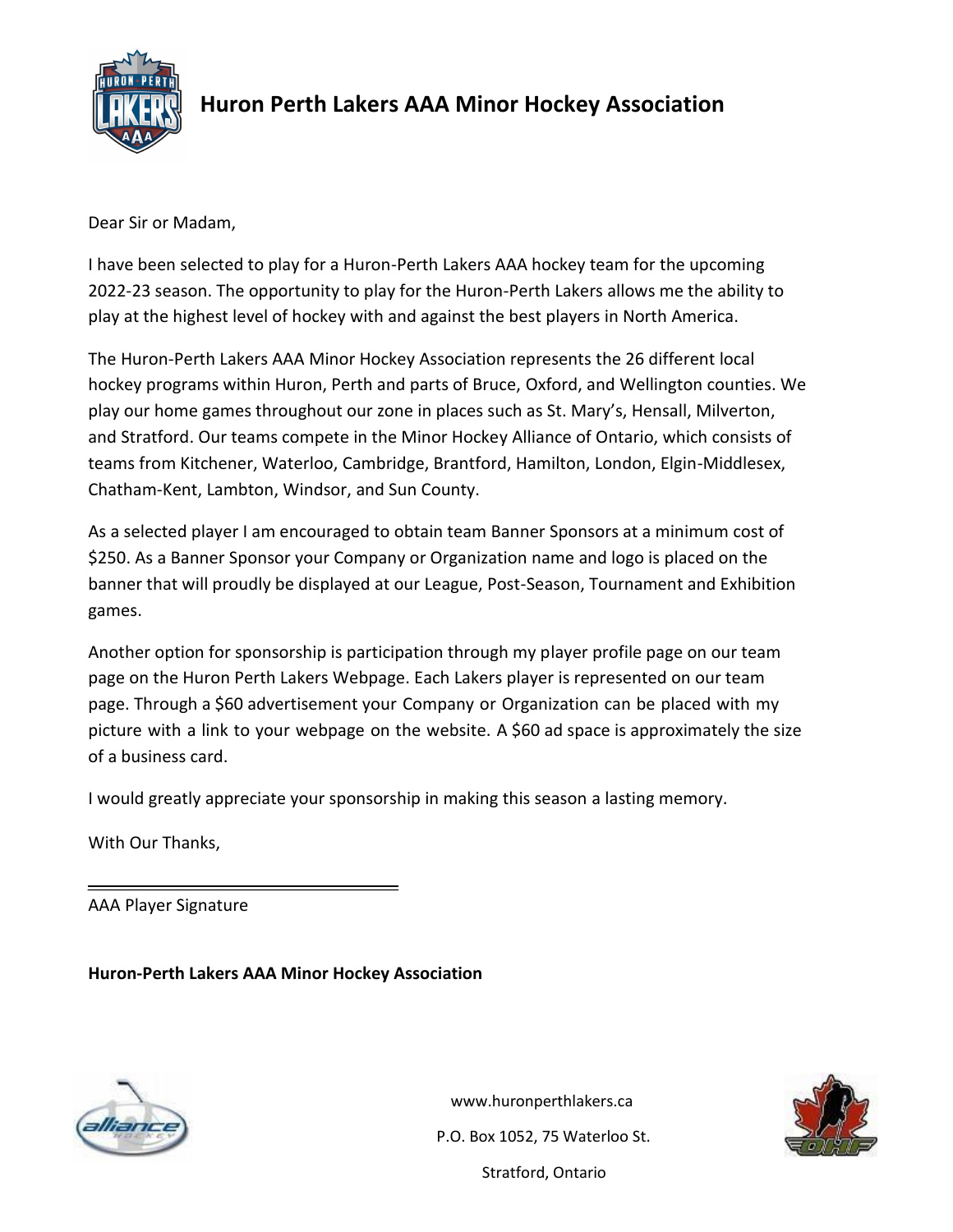### **Website Player Profile Sponsorship**

The web page layout contains 13 business card-sized spaces. The cost for a business sized ad is \$ 60.00. Businesses are welcome to provide a link to their business that can be added to the Player profile page.

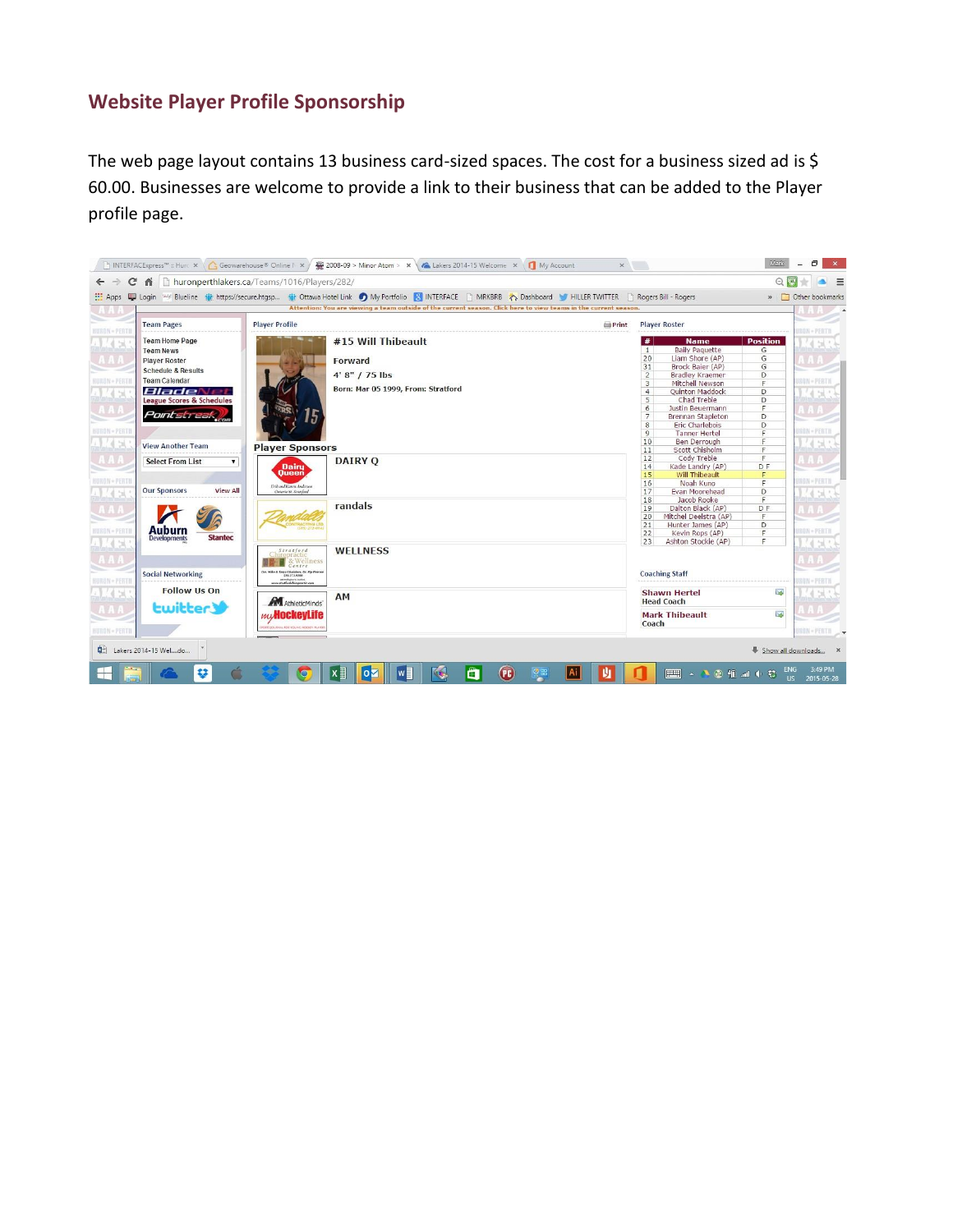

# **Huron Perth Lakers AAA Minor Hockey Association**

**Date:** \_\_\_\_\_\_\_\_\_\_\_\_\_\_\_\_\_\_\_\_\_\_

**Dear:** \_\_\_\_\_\_\_\_\_\_\_\_\_\_\_\_\_\_\_\_\_\_

Please allow me to thank you for your generous sponsorship this year, in the amount of \$\_\_\_\_\_\_\_\_\_\_\_

We greatly appreciate your support for the 2022-23 Hockey Season! You can follow my team's progress throughout the year by visiting the Lakers website, www.huronperthlakers.ca. On our site you can also find my teams schedule, so if you'd like to attend a game you can find out where and when. Admission to all our games is free!

Thanks again!

Sincerely,

AAA Player Signature **Huron-Perth Lakers AAA Minor Hockey Association**

\_\_\_\_\_\_\_\_\_\_\_\_\_\_\_\_\_\_\_\_\_\_\_\_\_\_\_\_\_\_\_\_\_\_\_\_\_\_\_\_\_\_\_





[www.huronperthlakers.ca](http://www.huronperthlakers.ca/)

P.O. Box 1052, 75 Waterloo St. Stratford, Ontario